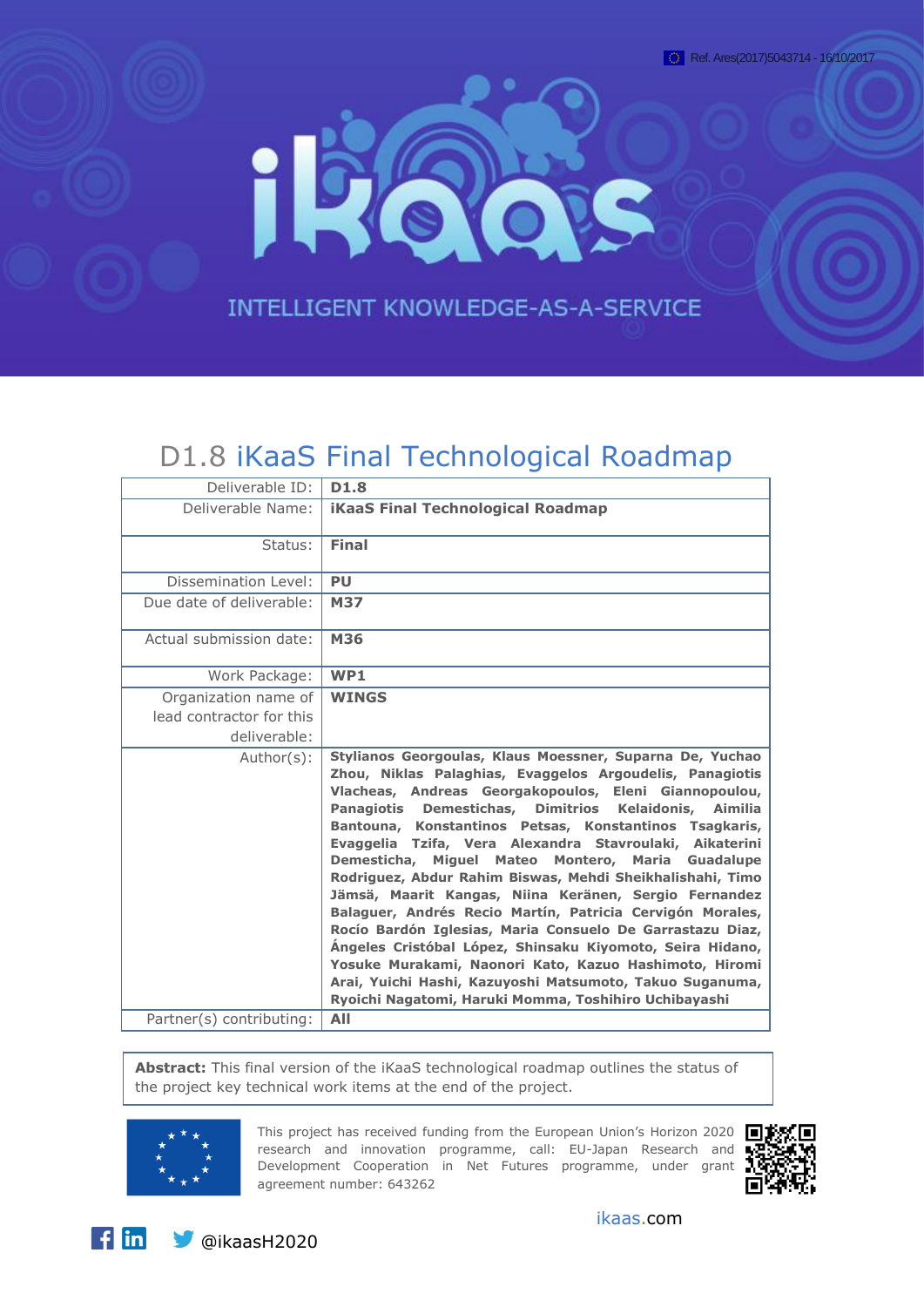

## **Contents**

| 1.                         |                                                 |  |
|----------------------------|-------------------------------------------------|--|
| 2.<br>2.1.<br>2.2.<br>2.3. | Description of the deployment environment  4    |  |
|                            |                                                 |  |
| 3.1.                       |                                                 |  |
| 3.1.1.                     |                                                 |  |
| 3.1.2.                     |                                                 |  |
| 3.2.                       |                                                 |  |
| 3.2.1.                     |                                                 |  |
| 3.2.2.                     |                                                 |  |
| 3.3.                       |                                                 |  |
| 3,3,1.                     |                                                 |  |
| 3.3.2.                     |                                                 |  |
| 3.4.                       |                                                 |  |
| 3.4.1.                     |                                                 |  |
| 3.4.2.                     |                                                 |  |
| 3.5.                       |                                                 |  |
| 3.5.1.                     |                                                 |  |
| 3.5.2.                     |                                                 |  |
|                            | 4. Technical work balance among EU and Japan 14 |  |
| 5.                         |                                                 |  |
|                            |                                                 |  |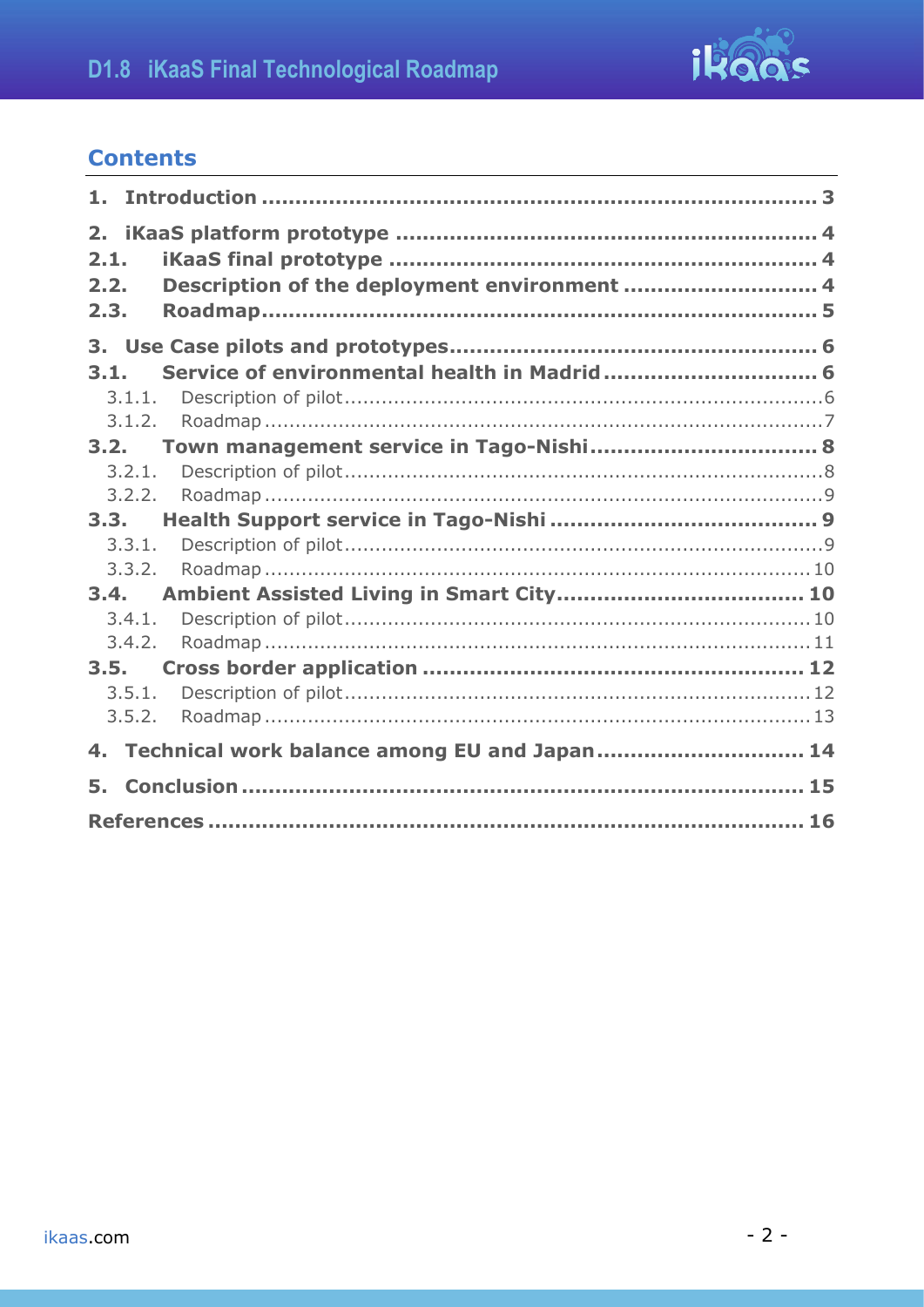

## <span id="page-2-0"></span>**1. Introduction**

This final version of the iKaaS technological roadmap outlines the final status of the project key technical work items. More specifically, an overview of the iKaaS platform prototype environment is provided. Similarly, an overview of the iKaaS use cases and cross border applications is provided with reference to the corresponding prototypes. The document also provides an overview of the contributions of the European and Japanese partners in terms of the implemented components of the iKaaS architecture.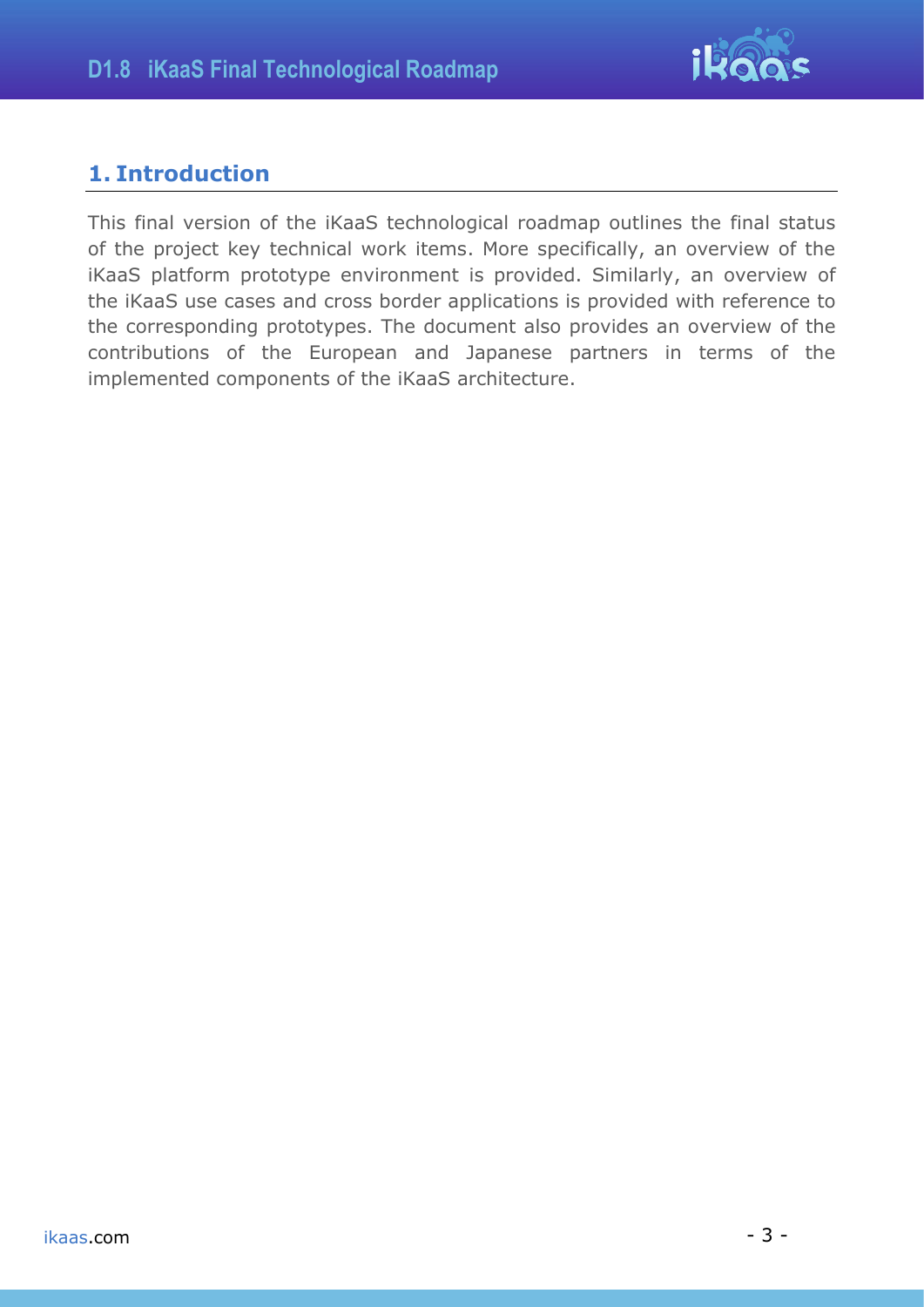

## <span id="page-3-0"></span>**2. iKaaS platform prototype**

This section provides an overview of the current iKaaS prototype in terms of the deployment environment and the components implemented as well as the roadmap followed towards its finalization.

### <span id="page-3-1"></span>**2.1. iKaaS final prototype**

As introduced in D4.3 [\[1\],](#page-15-1) iKaaS has developed a toolbox of components that has been made publicly available and will allow third parties and stakeholders to setup iKaaS platform instantiations that support the services developed and tested in the context of the project. Therefore, the iKaaS toolbox includes components that collect, process data and perform decision making as part of a service (Virtual Entities and Data Processing) but also components that enable the setup of service chains themselves and their runtime manipulation (Service Manager, Resource Catalogue) as well as Applications for interfacing with the users of the services and components dealing with security and privacy of data (Security Gateway, Policy DB). In addition, as many iKaaS components are generic in nature it is also possible for third parties to introduce their own components, as long as they follow the iKaaS choice in cloud technologies and API specification, and integrate them in an iKaaS platform instantiation to offer extended services. It is also possible for third parties to pick and use even individual components of the toolbox, in cases they support standalone-desired features that the third parties are missing in their solutions portfolio. The detailed description of the iKaaS prototype software components can be found in D4.3 [\[1\],](#page-15-1) D4.4 [\[2\]](#page-15-2) and D4.5 [\[3\].](#page-15-3)

### <span id="page-3-2"></span>**2.2. Description of the deployment environment**

The iKaaS Global Cloud is deployed in the SIRIS experimentation platform [\[4\],](#page-15-4) which consists of an Infrastructure as a Service (IaaS) layer installed on a Data Centre provided by Create-Net. The IaaS layer of SIRIS is provided by OpenStack. OpenStack software controls the distribution of computing, storage, and networking resources. The user applications and tasks are run inside separate Virtual Machines (VMs). To enable specific testing of functionality for the iKaaS environment, a layer has been added on top of this IaaS, the CaaS (Container as a service) layer. This second layer is provided by Kubernetes. Kubernetes manages containerized applications across a cluster of nodes. This becomes useful to manage containers, such as Docker containers. These containers provide lightweight and ultra-fast virtualization for applications. The containers themselves are running inside the VMs.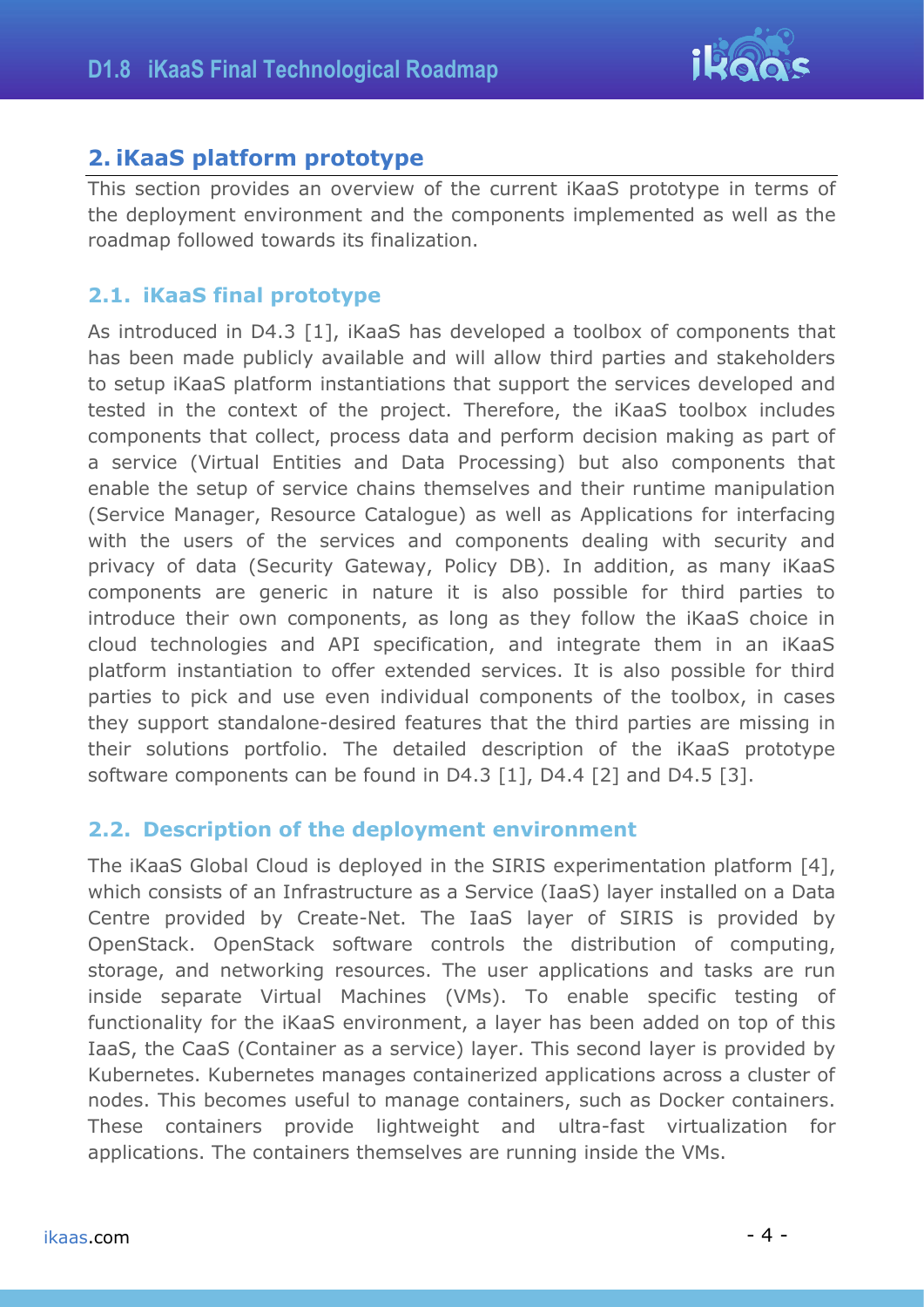## **D1.8 iKaaS Final Technological Roadmap**



The local cloud deployment environments essentially correspond to what has been implemented in the different iKaaS use case pilots and prototypes (see also Section 3). Both implemented global and local cloud components have been packed into Docker images. Minikube has been exploited for local cloud deployments. Minikube runs a single-node Kubernetes cluster [\[5\]](#page-15-5) thus allowing the use of Kubernetes even on machines with limited physical resources and making it suitable for local cloud deployments. Further details can be found in D5.4 [\[6\].](#page-15-6)

### <span id="page-4-0"></span>**2.3. Roadmap**

In accordance with the project time plan and the key milestones defined (see also D1.7 [\[7\]\)](#page-15-7) the iKaaS prototype modules development and integration has been completed and these have been exploited for use case validation. Corresponding results are reported in D5.4 [\[6\].](#page-15-6) The iKaaS developed functionalities must be by default packaged in a virtualized form. iKaaS has opted for a container-based approach, namely Docker. In addition, Kubernetes and Minikube have been exploited as a Docker container manager [\[8\],](#page-15-8) [\[6\].](#page-15-6)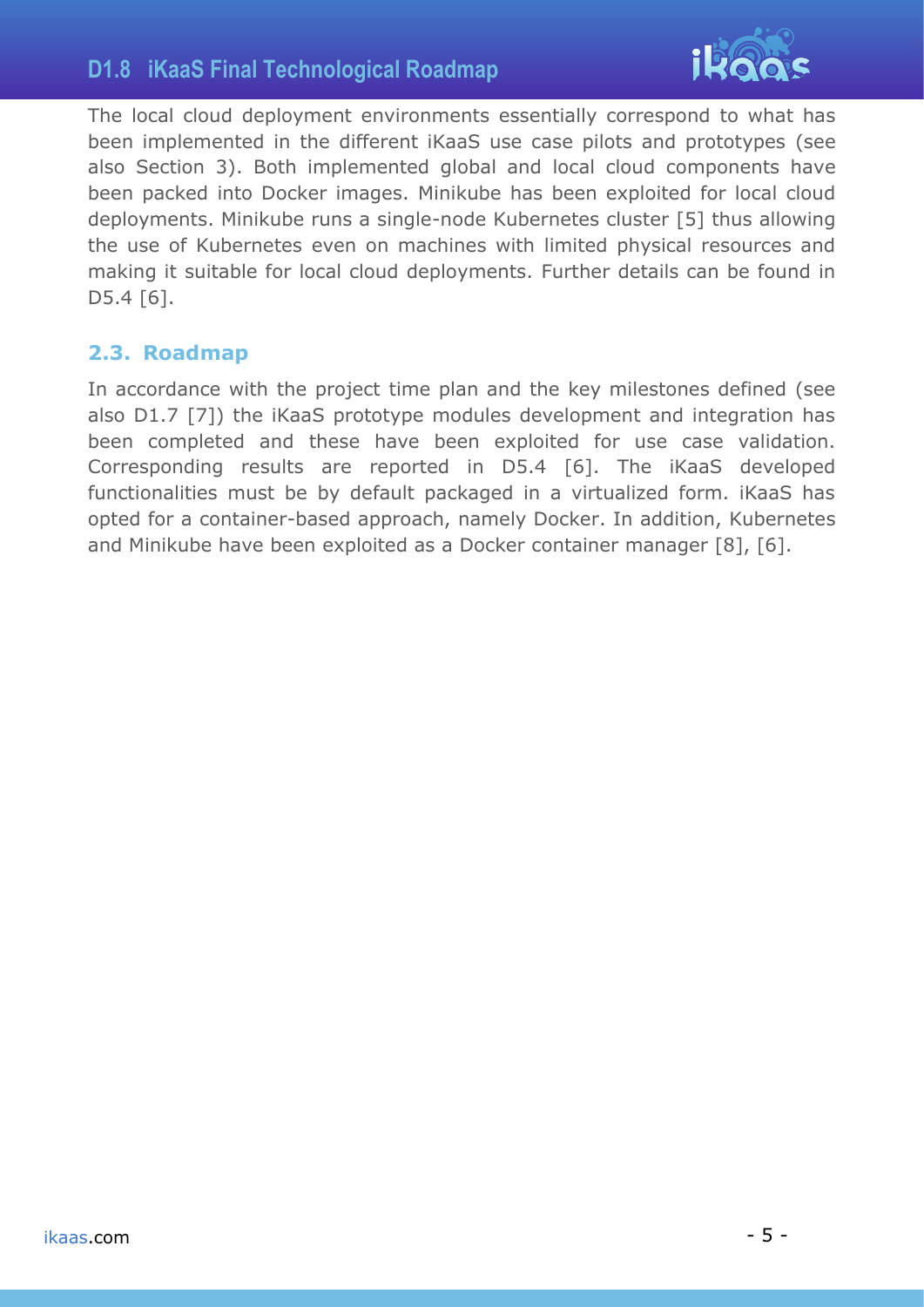

## <span id="page-5-0"></span>**3. Use Case pilots and prototypes**

<span id="page-5-1"></span>This section outlines the use case prototype implementations and pilots.

### **3.1. Service of environmental health in Madrid**

#### <span id="page-5-2"></span>**3.1.1.Description of pilot**

As a big city, Madrid is facing challenges related to air quality that must be addressed accordingly. Hence, the functionality of environmental health information in the city of Madrid use case focuses on pollutants and pollen airbornes, and how to improve the current mechanisms to detect and measure them, and thereafter, to improve the accuracy of the information to be provided to citizens, in order to reduce related health effects, especially in allergic and sensitive population, and therefore to improve the quality of life of citizens through a better understanding of the environment.

The Madrid objectives for the project included:

- To increase the current number of environmental city sensors introducing new mobile sensors in the on-board system of public buses.
- To develop a local platform that integrates all environmental devices and sensors.
- To collect and store all historical data and real-time values in a local cloud.
- To ensure data quality through reputation based system for sensors and predictive algorithms to avoid data lost.
- To define a protocol for data interchange into the Madrid city for mobility, traffic and environmental data.
- To create an open API connector for exchanging those data.
- To improve the related environmental health information system.

At the same time iKaaS capabilities provide a tool to derive new behaviour patterns of pollution and airborne pollen in the city. The combination of IoT and Big Data technologies in iKaaS are leveraged to provide on the fly information regarding the current environmental situation of the city which is produced on the basis of the experience learnt and real-time collected data, while the cloud architecture of the platform provides an infrastructure able to share; beyond data or processing capabilities; data, applications, services and the result of the analysis of data (knowledge) among all stakeholders and places involved in the project. A more detailed description of the use case can be found in D5.2 [\[9\].](#page-15-9)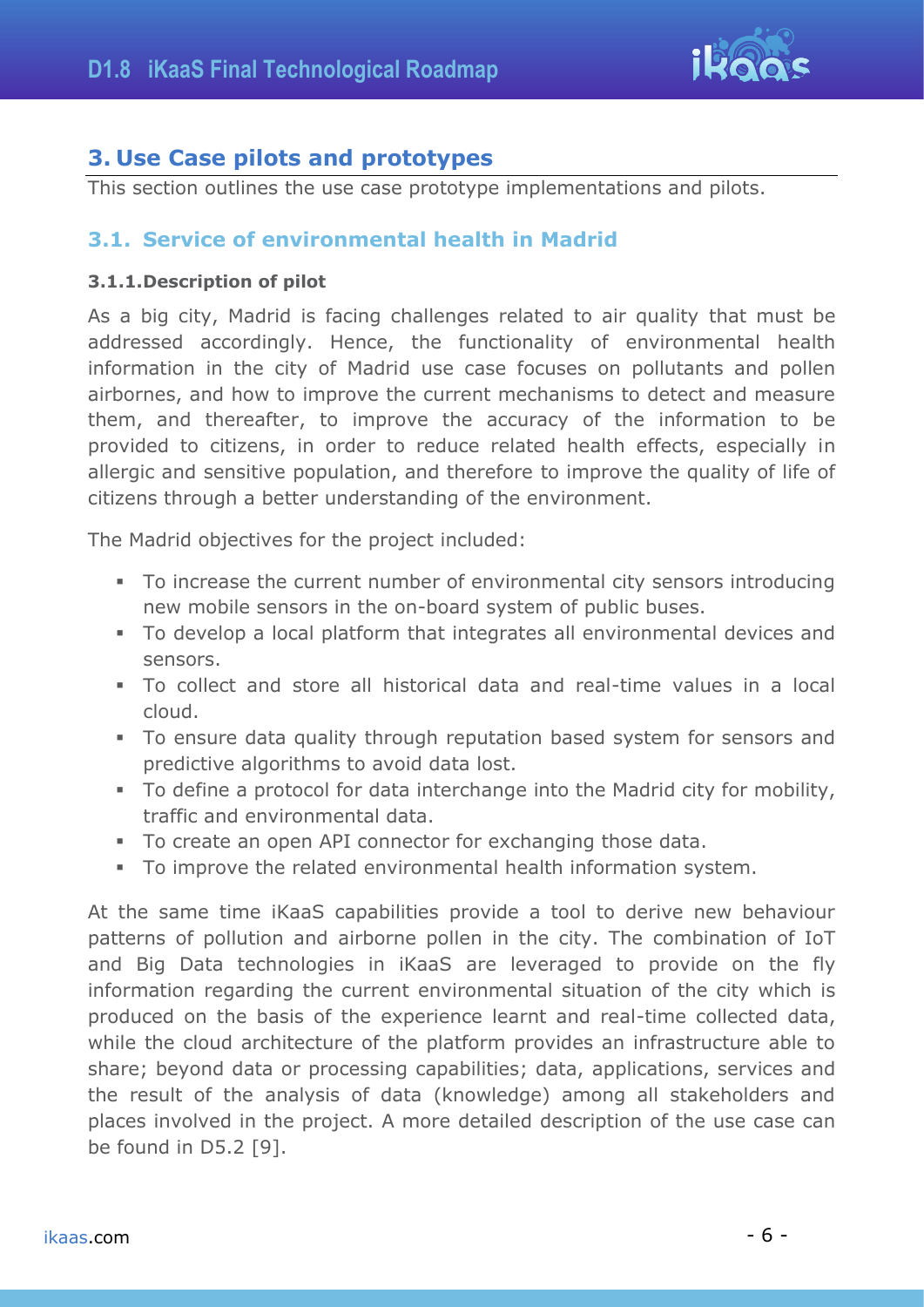## **D1.8 iKaaS Final Technological Roadmap**



The functionality of environmental health information system articulated through Madrid use case iKaaS Platform, consists of two scenarios representing functionalities of the platform (A, Notice service and B, Warning Service). Use case specific KPIs are presented also in D5.2 [\[9\].](#page-15-9)

#### <span id="page-6-0"></span>**3.1.2.Roadmap**

The implementation of Madrid Use Case has been in line with the roadmap set out in D5.2 [\[9\]](#page-15-9) and D.6.4 [\[10\]](#page-15-10) and has been completed according to plan. At the latter stages of the project work in the scope of this use case mainly focused on the integration of the predictive model and the complete development of the functionalities for the testing of the citizen's information systems (including two scenario levels (notice and warning services). During Y3 Madrid partners have finalized the installation of the environmental and pollen mobile and static sensors that are used in the Madrid use case. Also, some fine-tuning work has been done regarding the user's web portal and app, which are the interfaces that interact with end users.

However, different setbacks have caused the originally scheduled testing phase to be delayed as it was intended to start by mid June 2017. Among others, and fundamentally, the delay in the delivery of the mobile sensors by the suppliers, which has also consequently delayed their installation and calibration. In addition to that, there have been also some unexpected delays with the reporting readings from some of the aforementioned sensors and with the integration of the dynamic information into the predictive model. This fact meant that the pollination and high atmospheric pollution seasons (mainly winter and spring) were over before being able to carry out effective tests in real conditions. Finally, the registration SDK took more time than expected to be ready. Thus, the integration with the AAL prototype (end user interface) was consequently delayed as well.

On this regard, the testing phase started on September 9th, 2017 and it is currently ongoing. The functionalities developed under the iKaaS project are being tested using selected population. Environmental health information is a very sensitive topic; therefore, such services must be strictly proven and certified before being officially used by public authorities. iKaaS, as a pilot project, is verifying all the functionalities of the Madrid Environmental Health service in order to ensure its reliability before being offered to Madrid citizens at large. KPIs will be reported as an amendment as it has not been possible to include them on time in D5.4 [\[6\].](#page-15-6) Exploitation of the outcomes from the Environmental Health Service is detailed in D6.6 [\[11\].](#page-15-11)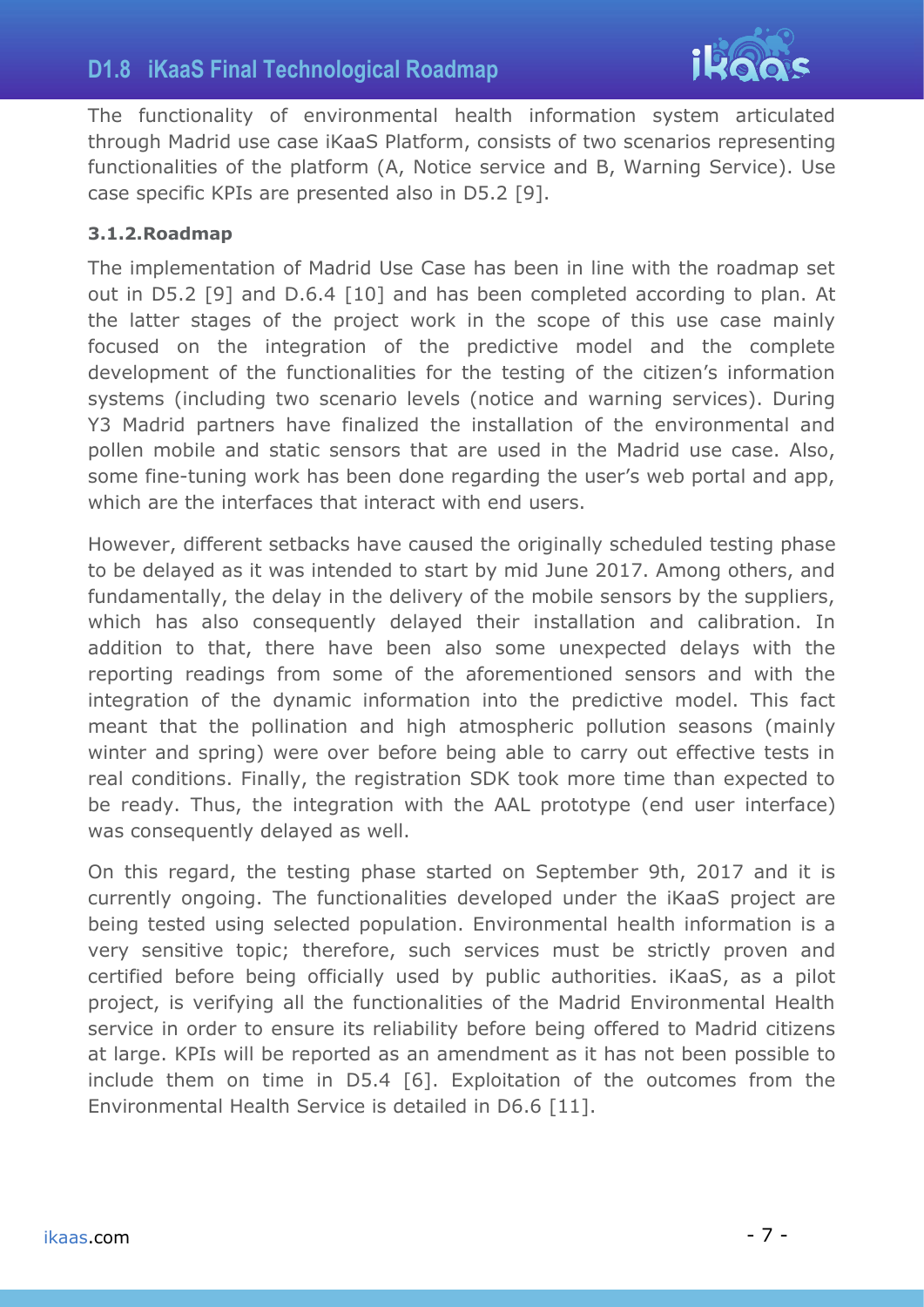

### <span id="page-7-0"></span>**3.2. Town management service in Tago-Nishi**

#### <span id="page-7-1"></span>**3.2.1.Description of pilot**

The town management case aimed to demonstrate how the iKaaS platform could be exploited to provide useful support tools for town management organization personnel to help their daily activities on the town management tasks. The application for this use case provides useful data for energy management with facilities for renewable energy in the town. It also provides useful information to the personnel to conduct search for dangerous points in a town to improve quality of life of the town residents.

The "Weather Prediction for Energy Management" scenario (defined in D5.2 [\[9\]\)](#page-15-9) addresses a function for weather prediction to induce the situation of very local area in the town in near future for effective and accurate energy management. In particular, we use open data in public for weather situation and weather-related data obtained from sensors installed in the town. From these data with iKaaS components, we generate knowledge on the relationship between the data and we can predict the weather situation in the very specific point and energy usage/generation status in the town.

The "VR Walkthrough for Urban Design" scenario (also defined in D5.2 [\[9\]\)](#page-15-9) addresses a walkthrough function in VR environment for urban design. A personalized situation or context in Tago-Nishi is represented as a VR environment by specifying weather condition, time of the day, season, user profile, etc. The function controls the level of visualization based on the privacy policy defined for each city object in town, and presents possibly dangerous or inconvenient places or contexts in a user-friendly and realistic manner using VR or AR representation. The obtained results are exploited for defining guidelines for safer city design. The function is designed to use a variety of data from iKaaS platform, such as environment data, geospatial data, town asset and ownership data, etc.

Experiments were performed to measure the response time to use the iKaaS platform from the town management application. In addition, the system performance of Query/Store Functions of the iKaaS Platform was evaluated by measuring the response time when a variety of queries are issued. The system performance was also evaluated by measuring the response time between the query issuing time and the time of reflection in the VR environment. The final evaluation of the platform in the scope of this use case was carried out in accordance with the KPIs defined in D5.2 [6]. Details on the implementation, experimental results in performance, and results of questionnaire survey on usefulness of this system are available in D5.4 [\[6\].](#page-15-6)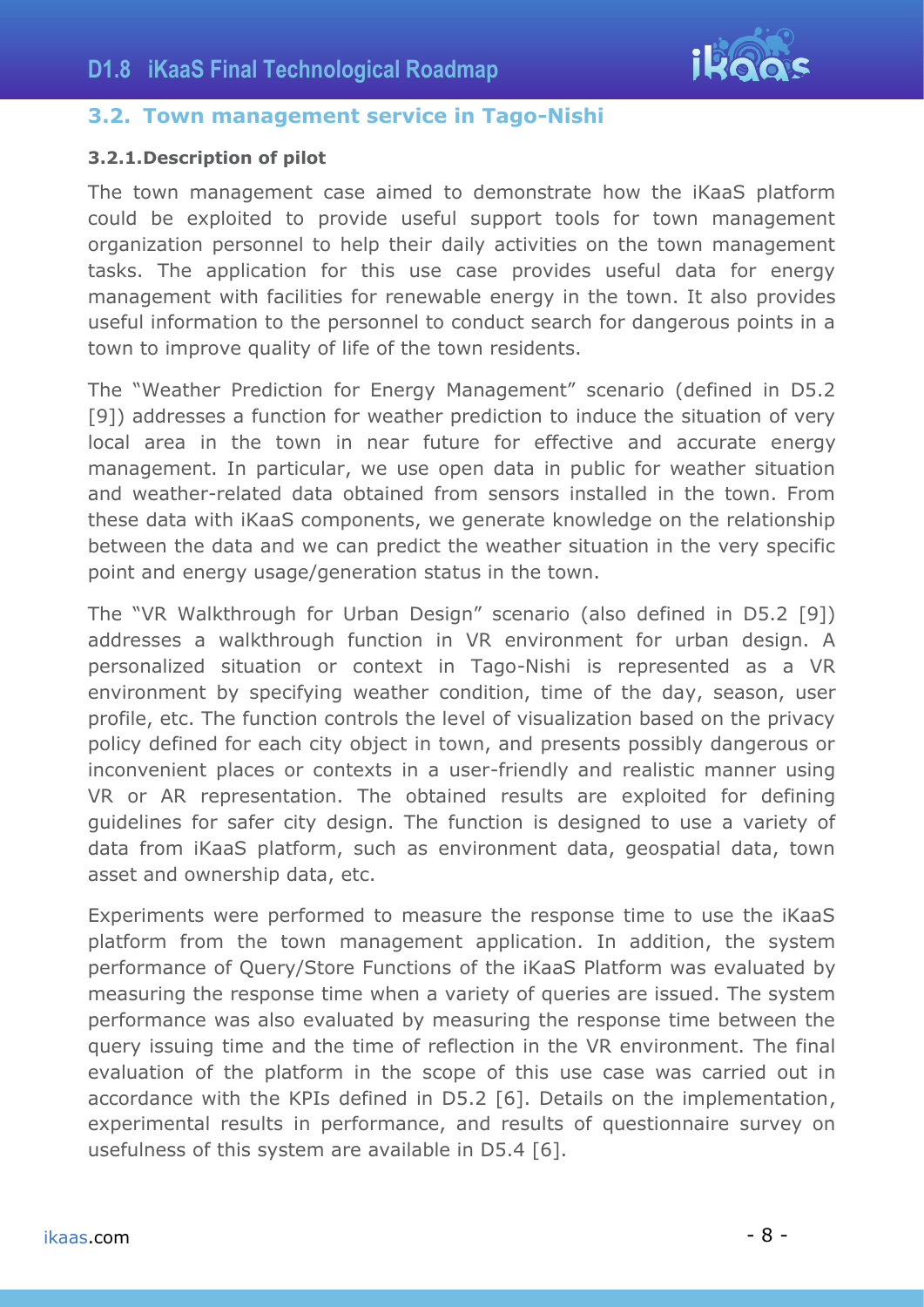

#### <span id="page-8-0"></span>**3.2.2.Roadmap**

The actual exploitation of the outcomes from the Town management use case is detailed in D6.6 [11]. As for the functions of town management system, we will improve accuracy of predictions for local weather and energy management by introducing several sophisticated algorithms or learning mechanisms such as deep learning as knowledge in iKaaS platform. Regarding the urban design support, we will add other actual functions for town facility improvement such as brightness control of the streetlight to reduce light damage, etc. We have been focussing on support system for town management company personnel in this project, but to expand these functions as community services, we will continue to discover and develop services for safe and secure life for residents by using the iKaaS platform.

### <span id="page-8-1"></span>**3.3. Health Support service in Tago-Nishi**

### <span id="page-8-2"></span>**3.3.1.Description of pilot**

The Health Support Service in Tago-Nishi is a service which utilizes indoor environment sensors and wearable activity meters to provide the following services: a) Identification of staying-at-home elderly residents; b)Identification of physically inactive elderly residents; and c ) Alert to break sedentary behaviour. The purpose of the use case, "Health Support Service in Tago-Nishi,"was to design a practical health support service, which is acceptable for the residents and potential service providers in Tago-Nishi, by reflecting the residents" feedbacks on the service through experimental data measurement and questionnaire survey among them.

Firstly, we examined the feasibility of procedures to acquire the residents' personal data in the Health Support Service. One survey showed that the majority of participants in Tago-Nishi considered personal data protection as a major issue for health support service and the reliability of data management organization as an "extremely important" issue. Another survey showed that most of the residents felt measurement by wearable sensors was troublesome, and some of them disagreed to participate in the project. The result suggests that even when wearable devices are downsized for general use, measurements using wearable devices may not be accepted widely in the Health Support Service. Detailed results on two questionnaire surveys are shown in D5.3 [\[12\].](#page-15-12)

Secondly, we examined the usefulness of and expectation for the Health Support Service among staffs of health service providers and sectors in Tagonishi. The results showed that our Health Support Service was basically accepted by them. Moreover, they could expect to reduce their burden of work using the Health Support Service, as compared with traditional health support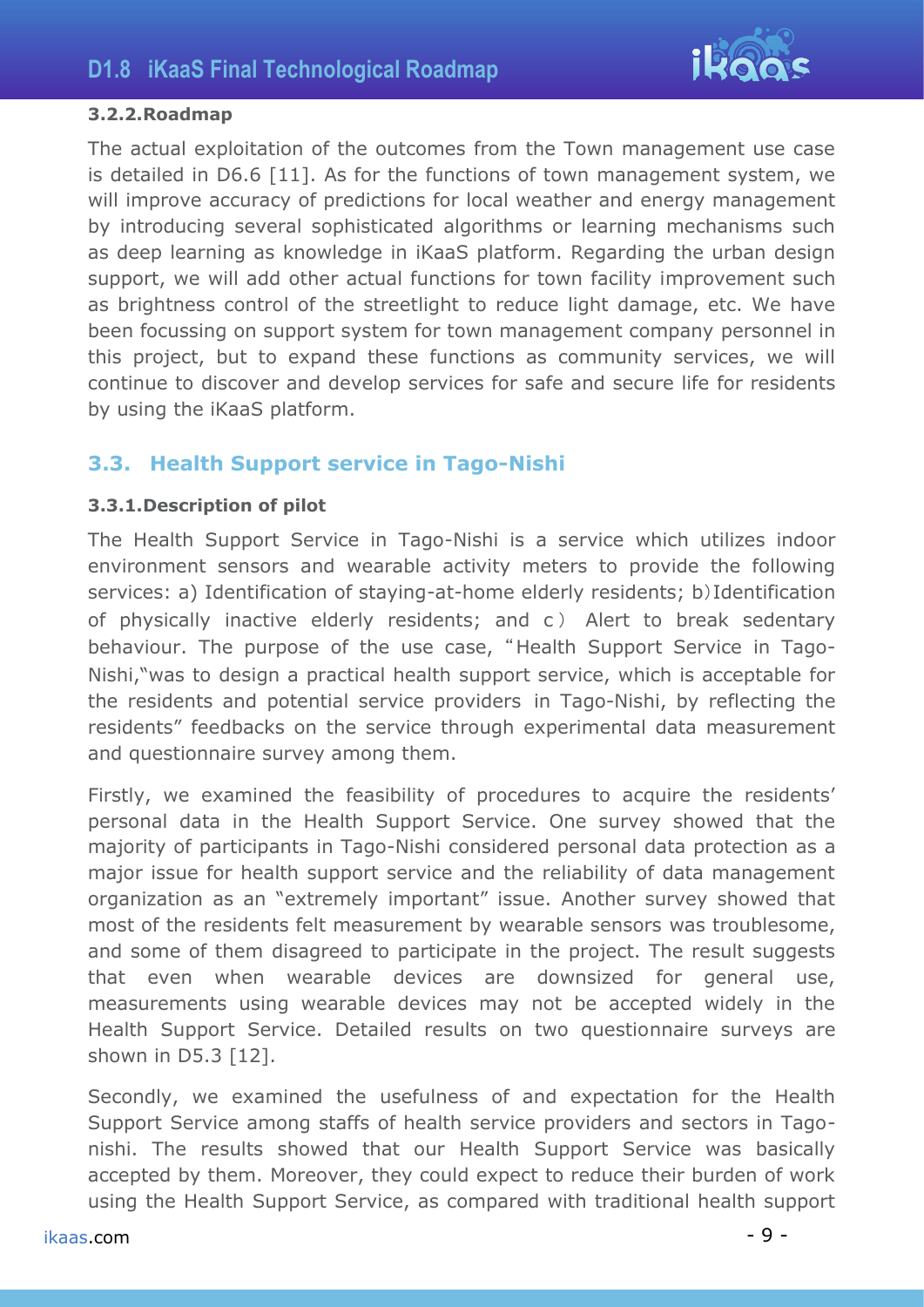

services. These results indicated that the target values of KPIs for the Health Support Service were achieved. The details of this survey are described in D5.4 [\[6\].](#page-15-6)

### <span id="page-9-0"></span>**3.3.2.Roadmap**

Throughout the whole process in this project, the Health Support Service was designed based on the needs of health service, the awareness of personal data, the feasibility of procedure to acquire personal data, and the expectation for the Health Support Service among the residents and potential service providers in Tago-nishi. In order to validate the feasibility of the presented service design, it is necessary to implement the Health Support Service based on the service design made in iKaaS project and to evaluate if the service contributes to health promotion, although this implementation is beyond this project. In addition, we need to clarify benefits for users (i.e. residents), not only for service providers as described in D5.4, and cost-effectiveness by presenting prototype services.

## <span id="page-9-1"></span>**3.4. Ambient Assisted Living in Smart City**

### <span id="page-9-2"></span>**3.4.1.Description of pilot**

The Ambient Assisted Living in Smart City is a solution for Smart Home and Smart Health Care that comprises of an implementation of the Cloud-based iKaaS platform and an accompanying mobile AAL application for home automation and remote health monitoring aiming to provide the following services:

- Automated home environment adaptation with functionality for learning user patterns to forecast user desires with respect to home and appliances configuration and proactively take actions/offer recommendations. Bayesian statistics are exploited for the estimation of future temperature settings in the home desired by the user.
- Remote Health Monitoring, comprising functionality for learning patterns in user physical status and behaviour to identify pattern irregularities (any abnormality in usual patterns). The corresponding information can also be provided to family members and/or professional caretakers, and appropriate alarms may be raised if necessary. Timeseries forecasting is exploited for deriving future vital signs measurements.
- **•** Smart mobility for the provision of navigation instructions, helping with the use of public transportation, taking into account user preferences and health/well-being status.
- **EXECT** Smart city dashboard for visualization of measurements on interactive graphs and "heat-maps" that aim to present the overall city picture at a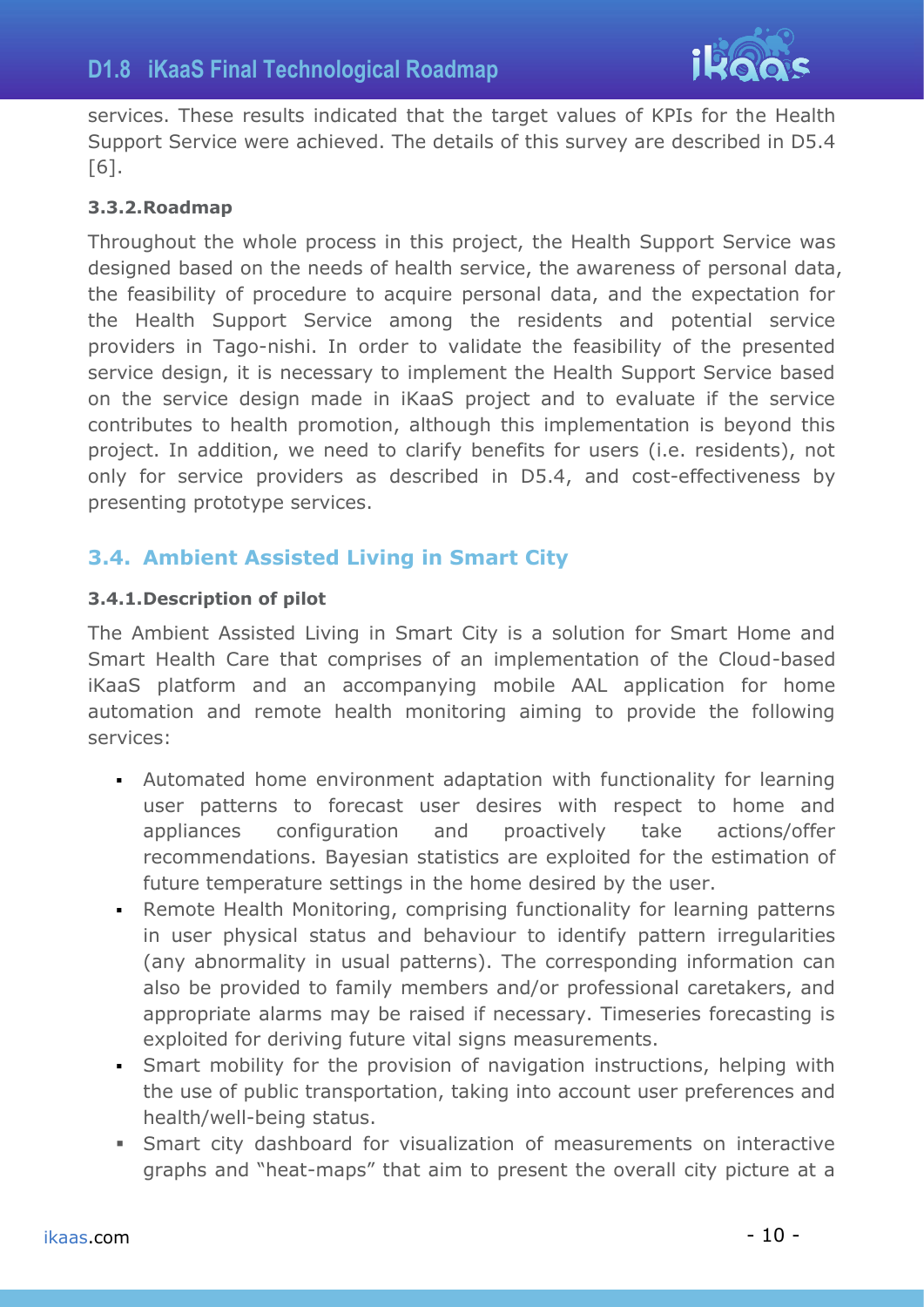

glance. This includes the visualisation of real time and historical data on weather, pollution and pollen.

The scenarios showcased, scale from the initialization processes in the system for the introduction of real-world devices and the registration of simple services that actually allow the association of data sources to the local cloud, to the dynamic creation, provision and reconfiguration/migration of complex services for automated home environment adaptation, remote health monitoring and smart mobility.

Detailed results on the implemented use case prototype and results from the different scenarios are available in D5.4 [\[6\].](#page-15-6) Experiments were performed for response time, scalability of service creation process, scalability of service reconfiguration process, and scalability of federated queries over distributed semantic data. The implementation utilises several technologies. More specifically, the mobile application is hosted in an Android version 4.4.4 (API level 19) device. The components of the Global and Local cloud have been packed into Docker images. Global cloud components are deployed on the CREATE-NET Kubernetes platform while local cloud components are deployed in a Minikube installation. The Gateways are Ethernet shield Arduinos with Luminosity sensors, Temperature and Humidity sensors and LEDs as actuators, representing real devices and their status. More details on the corresponding environment specification for the Global and Local Cloud deployments can be found in D5.4 [\[6\].](#page-15-6)

### <span id="page-10-0"></span>**3.4.2.Roadmap**

The implementation of the AAL use case prototype has been in line with the roadmap set out in D5.2 [\[9\]](#page-15-9) and has been completed according to plan. The AAL prototype has been integrated with the other two use cases (Madrid and Tago-Nishi) and extensions for the cross border application have been implemented (further described in section [3.5\)](#page-11-0). The developed software is further exploited towards forthcoming ventures [\[11\].](#page-15-11) WINGS has exploited iKaaS results in the first phase of the Select4Cities PCP (http://www.select4cities.eu/). WINGS is also continuing experimentation and validation of the AAL platform developed in iKaaS as part of the FIESTA-IoT (http://fiesta-iot.eu/) 3rd Open call in the category Innovation. In addition, WINGS has started actions that concern the commercialization of the final product/services deriving from the implementation of the AAL use case prototype. These involve the contact of vendors, operators, and municipalities/local-governments. Indicatively, WINGS is in advanced discussions with:

• Nokia regarding the realization of pilots on various areas related to smart cities (e.g., air-quality monitoring, transportation, assisted-living;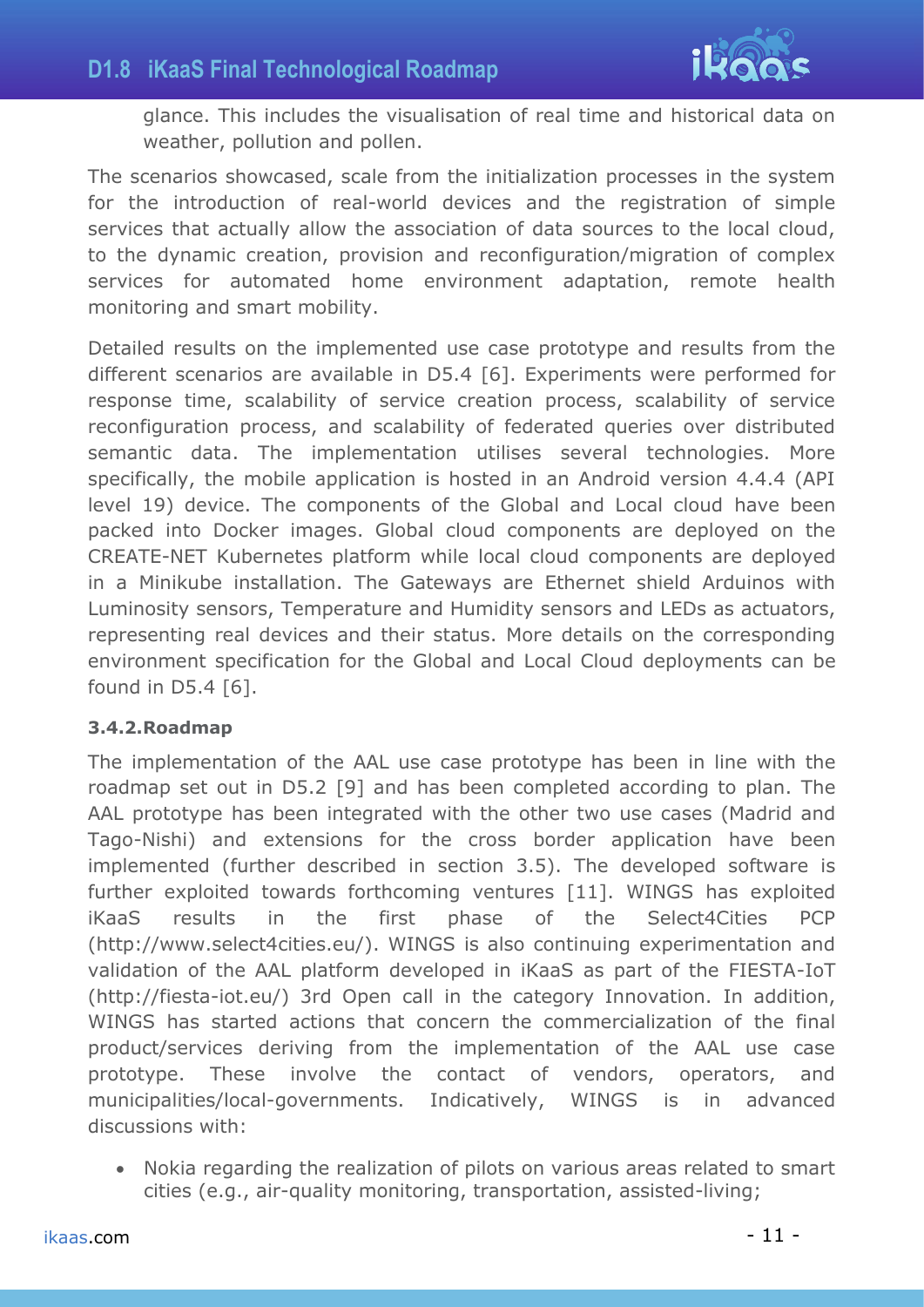

- OTE (Greek telco operator) regarding the realization of pilots on water management;
- Among others, the municipality of Kozani and the administrative region of Western Macedonia in Northern Greece.

WINGS, being active internationally, is also in contact with operators and local authorities in the UK, France and Portugal.

## <span id="page-11-0"></span>**3.5. Cross border application**

### <span id="page-11-1"></span>**3.5.1.Description of pilot**

The cross-border application starts from an integration of elements of the three core use cases: Madrid, Tago-Nishi and AAL. The integration mainly focuses on the smart mobility service of the AAL use case for providing instructions on how a person can reach a particular destination based on information on individual health, transportation, traffic, city events, weather, pollution, pollen. Such information is derived from the Madrid and Tago-Nishi pilots. Additions for the cross border application include the integration with data sources from Madrid and Tago-Nishi for the retrieval of data on pollen, pollution, traffic, etc. [\[9\].](#page-15-9) Moreover, as part of the Madrid/AAL integration, WINGS, EMT, ATOS and Madrid partners have been working on the extension of the AAL mobile application that has been provided to citizens using the EMT public transport network and:

- Displays routes for favourite destinations in real time for public transport (buses), walking or public bicycle system, based on environmental healthy factors.
- Shows/sends notifications about high level of pollutants (also according to thresholds defined by users).
- Shows a layer over the routes map with the pollen/pollutants distribution over the city (Points, measures, alerts…)

For this, a route engine developed by EMT has been exploited which provides the capability for calculating aforementioned routes in real time.

In the scope of the Tago-Nishi/AAL integration, the following additional scenario around Remote Health monitoring and forecasting has been realised:

- Data processing functionality for forecasting the evolution of vital signs implemented as part of the AAL prototype retrieves historical and realtime Heart Rate data from the Tago-Nishi Local Cloud. Predictions on the evolution of the heart rate are made based on the retrieved data.
- A Japanese Sleep support application obtains the predicted data (in an asynchronous way) from the Data Processing (AAL), via the Global Service Manager (AAL).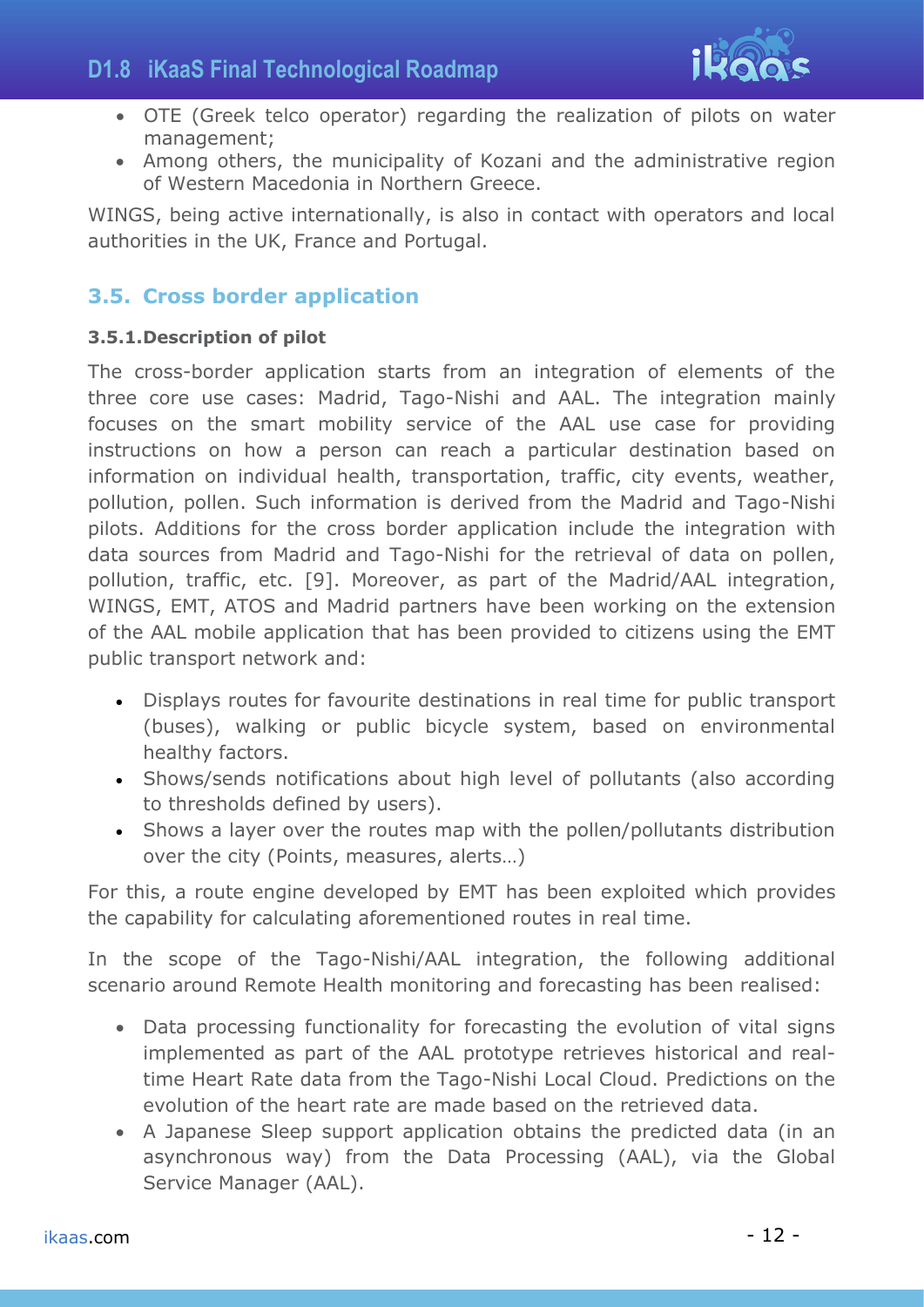

• The Japanese Sleep support application detects abnormal conditions during the sleep time of a user based on the acquired predictions.

### <span id="page-12-0"></span>**3.5.2.Roadmap**

The implementation of the cross border application has followed the time plan set out in D5.2 [\[9\].](#page-15-9) Some additional features have been added (such as the extension of the AAL smart mobility part to be offered to EMT users and the Japanese Sleep Support application). Details on the implementation and results from the corresponding evaluation are provided in D5.4 [\[6\].](#page-15-6) As in the case of the AAL use case the developed software (from WINGS side) is further exploited towards forthcoming ventures. In addition, the integration of the AAL use case with two large pilots contributes to higher validation of the developed AAL solutions, which is deemed as particularly beneficial for its commercial exploitation. Further details on the exploitation outcomes relevant to the cross border application can be found in D6.6 [\[11\].](#page-15-11) The designed sleep support application is considered to have potential for achieving great development in terms of high demand of sleep support in the field of health support as well. A future step beyond this project is to design the additional/improved functionalities. This work should be carried out concurrently with validation tests involving appropriate users as well as medical and health organizations. From fundamental technological aspects, we will keep investigating the way to optimize the environment for good sleep using IoT devices. The iKaaS project, as a three-year short-term project, clarified what measurement methods are acceptable and what are not. We still need to clarify benefits for residents and cost-effectiveness by presenting prototype services. A long-term validation in a real environment would be required to estimate actual business impacts; thus, further long-term validation is necessary.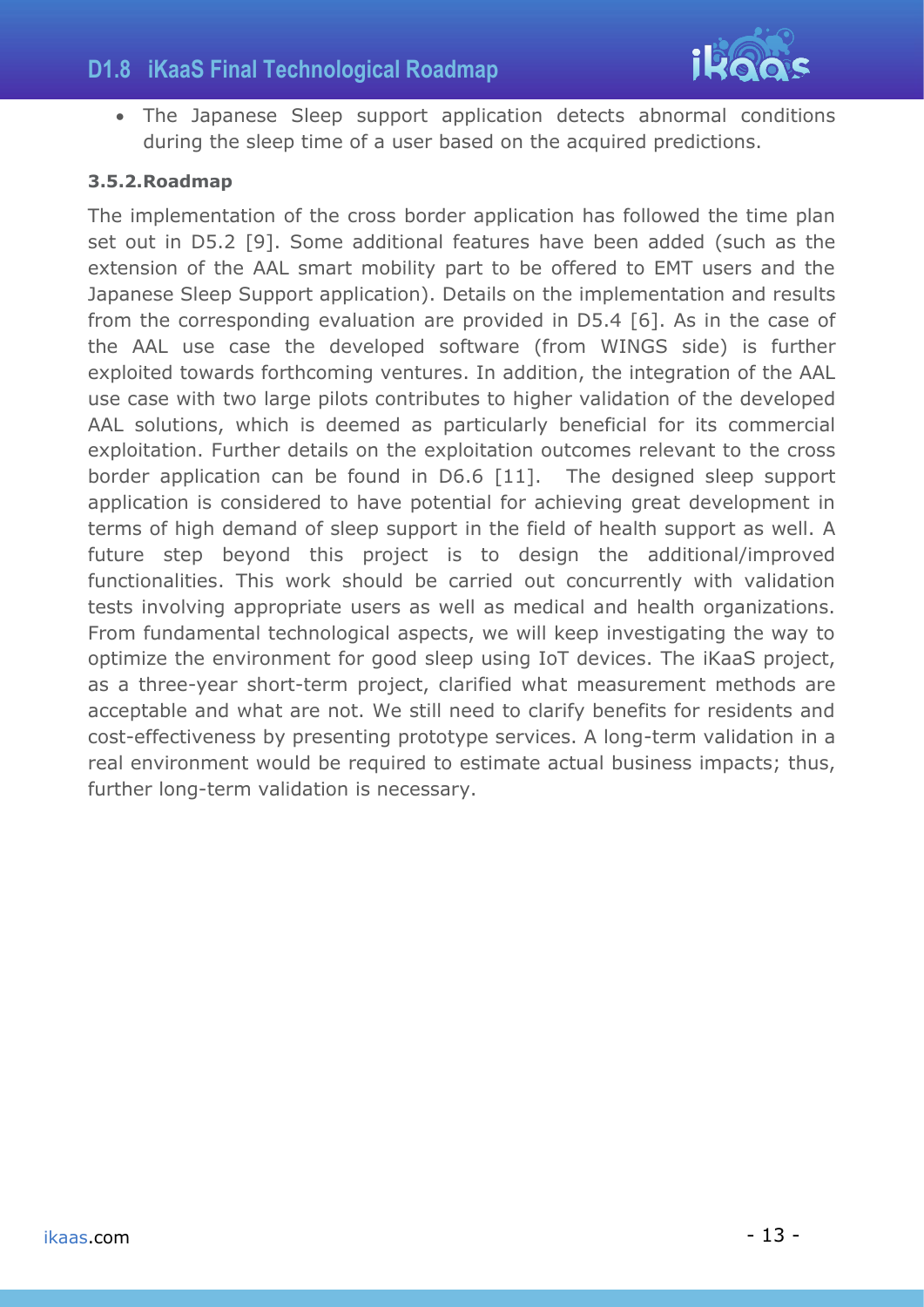

## <span id="page-13-0"></span>**4. Technical work balance among EU and Japan**

This section provides an overview of the technical work balance among the project partners. [Table 1](#page-13-1) and [Table 2](#page-13-2) show the contribution of EU and Japanese partners to iKaaS components implementation respectively. Further details on the implemented components can be found in D4.5 [\[3\].](#page-15-3)

<span id="page-13-1"></span>**Table 1: Contribution of EU partners to iKaaS components implementation**

| <b>Component</b>      | <b>EU Partner</b>                   |
|-----------------------|-------------------------------------|
| <b>Virtual Entity</b> | UNIS, ATOS, EMT, WINGS              |
| Data Processing       | UNIS, ATOS, WINGS, EMT, Madrid-City |
| Service Manager       | <b>WINGS</b>                        |
| Resource Catalogue    | <b>WINGS</b>                        |
| Local Cloud DB        | ATOS/EMT                            |
| Application           | WINGS, EMT                          |

<span id="page-13-2"></span>**Table 2: Contribution of JP partners to iKaaS components implementation**

| <b>Component</b>        | <b>JP Partner</b> |
|-------------------------|-------------------|
| Data Processing         | Uni-Tohoku        |
| <b>Security Gateway</b> | <b>KDDR</b>       |
| Policy DB               | <b>KDDR</b>       |
| Local Cloud DB          | KKC,              |
|                         | Hitachi           |

Regarding the cross border application, EU and Japanese partners have collaborated on the specification of scenarios and the implementation of the corresponding components. Initially, several phone conferences took place between EU and Japanese partners to finalise the scenarios. Then the implementation process started with some refinements of the scenarios, resulting in an additional application for Sleep support from the Japanese side. The main partners involved in the development of the cross border application have been Oulu (for the coordination), WINGS, ATOS, EMT, KDDR, Hitachi and Uni-Tohoku.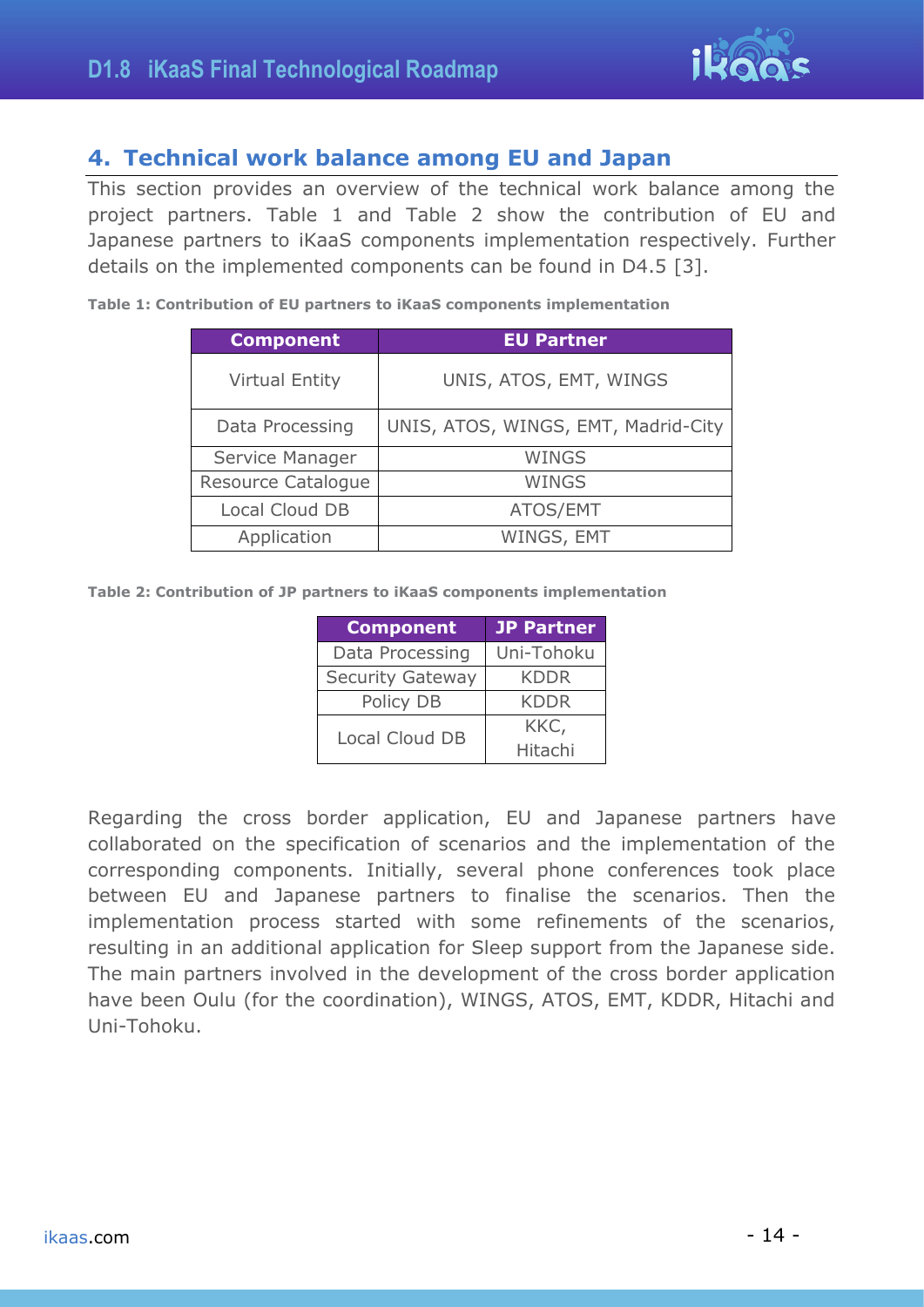

## <span id="page-14-0"></span>**5. Conclusion**

This document presented the project key technical outcomes in terms of the implemented iKaaS platform, pilots and use case prototypes. An overview of the iKaaS platform prototype environment was provided. Similarly, an overview of the iKaaS use cases and cross border application prototypes was presented. The document also provided an overview of the contributions of the European and Japanese partners in terms of the implemented components of the iKaaS architecture.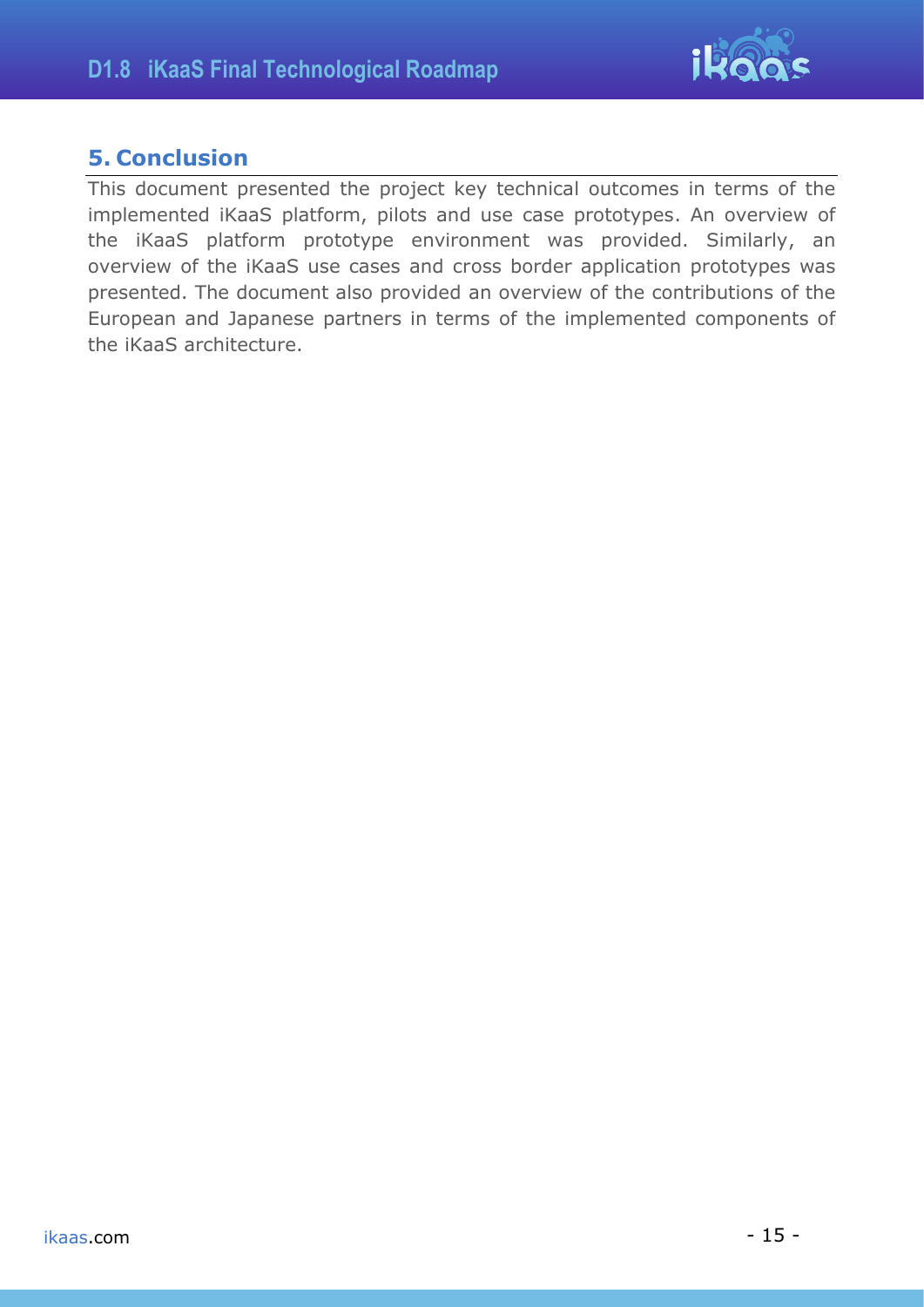

## <span id="page-15-0"></span>**References**

- <span id="page-15-1"></span>[1]. iKaaS D4.3 Deliverable "1st Prototype of the iKaaS Platform", March 2017
- <span id="page-15-2"></span>[2]. iKaaS D4.4 Deliverable, "2nd Prototype of the iKaaS Platform", May 2017
- <span id="page-15-3"></span>[3]. iKaaS D4.5 Deliverable , "Consolidated iKaaS Platform", September 2017
- <span id="page-15-4"></span>[4]. SIRIS experimentation platform, https://createnet.fbk.eu/siris/experimentation, accessed May 2017
- <span id="page-15-5"></span>[5]. Running Kubernetes Locally via Minikube, https://kubernetes.io/docs/getting-started-guides/minikube/, accessed May 2017
- <span id="page-15-6"></span>[6]. iKaaS D5.4 Deliverable "2nd Evaluation of iKaaS Pilot Results", September 2017.
- <span id="page-15-7"></span>[7]. iKaaS D1.7 Deliverable, "3rd iKaaS technological roadmap", May 2017
- <span id="page-15-8"></span>[8]. iKaaS D3.2 Deliverable "Final Specification of Multi-Cloud Mechanisms for Knowledge Acquisition, Service Provision, Security and Privacy", October 2016
- <span id="page-15-9"></span>[9]. iKaaS D5.2 Deliverable "Use-case specific Roadmap Concept and Methodology", March 2016
- <span id="page-15-10"></span>[10]. iKaaS D6.4 Deliverable "Interim Exploitation Plan", March 2017
- <span id="page-15-11"></span>[11]. iKaaS D6.6 Deliverable "Final Exploitation, Standardization, Dissemination and Collaboration Bridge Building", September 2017
- <span id="page-15-12"></span>[12]. iKaaS D5.3 deliverable "1st Evaluation of iKaaS Pilot Results", March 2017